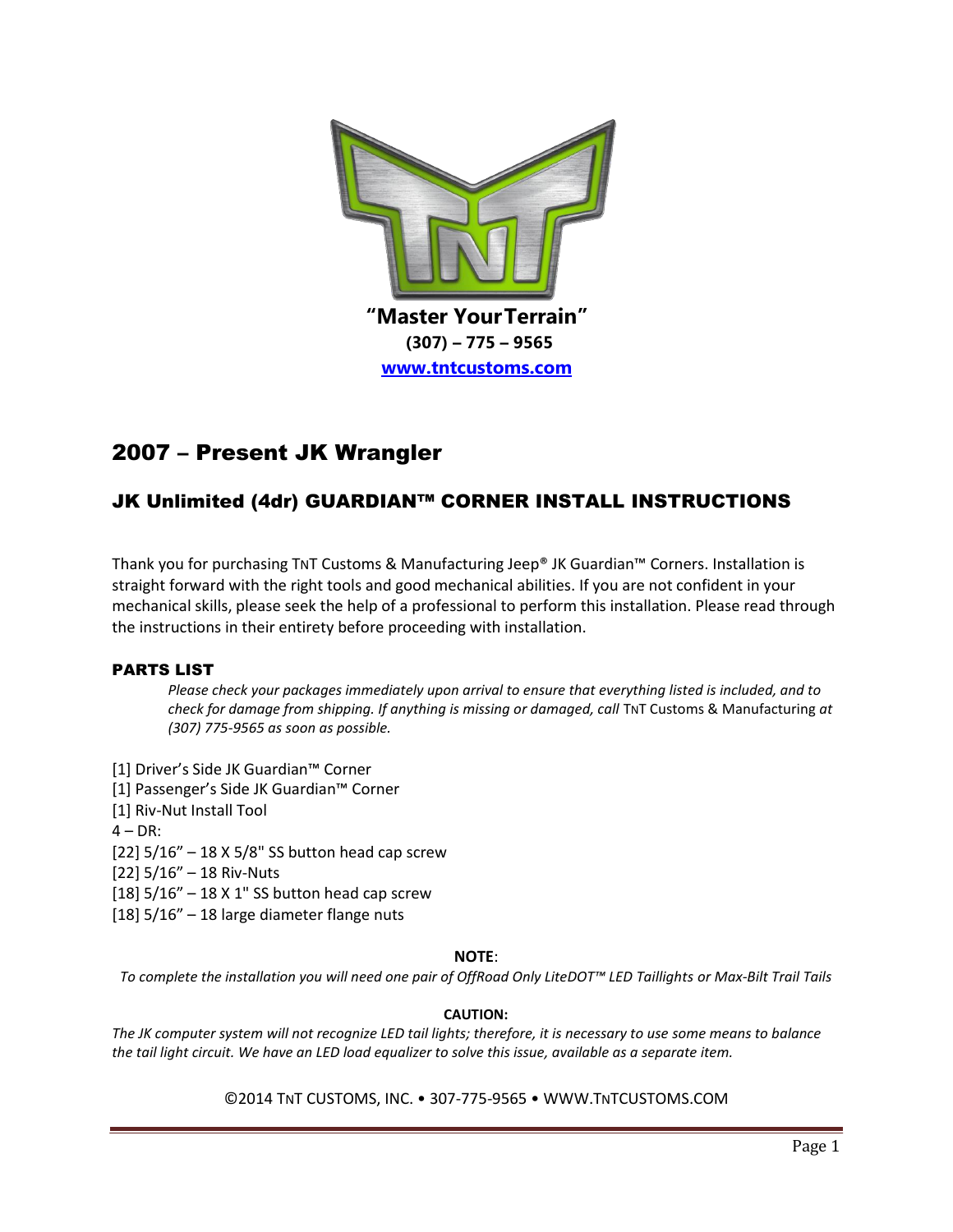TOOLS REQUIRED:

- $\triangleright$  Eye protection
- $\triangleright$  Phillips head & small flat head screwdrivers
- $\triangleright$  Squeeze to lock welding clamps or C-clamps
- $\triangleright$  Tape measure
- $\triangleright$  Center punch
- $\blacktriangleright$  Hammer
- $\triangleright$  Drill motor, 11/32" & 1/2" drill bits and a uni-bit (step bit) capable of drilling a 1/2" hole
- $\triangleright$  Sharpie marker
- $\triangleright$  Touch-up paint or clear coat
- $\geq 1/2$ " open end wrench
- $\geq$  3/16" hex key or driver bit and ratchet
- $\triangleright$  Wire cutter, stripers and crimpers OR soldering iron (and solder/heat shrink)

HIGHLY RECOMMENDED TOOLS:

- $\triangleright$  Pneumatic body saw
- $\triangleright$  Pneumatic cut-off tool

You will also need a roll of 2" masking tape

### **INSTALLATION PROCEDURE**

1. Park vehicle on a level surface and set the emergency brake. You will want to wear eye protection beyond this point.

2. Begin with the driver's side Guardian™ Corner installation. The procedure for both sides is nearly identical, with a few small differences, which will be noted in subsequent steps.

3. Remove the taillight lens and housing, you may have to gently pry the housing away from the body tub. Use a small flat screwdriver or pick to release the tabs on the electrical connectors to disconnect the taillight assembly. Set taillight housing aside at this time.

4. Apply the 2" masking tape on the forward edge of the vertical pinch seam from the top of the body to the bottom of the body. Use 2" masking tape, apply the tape parallel to the top of the body line from tail gate opening to just over the vertical pinch seam on the side of the Jeep®. Also apply 2" masking tape along the

bottom of the body from the tail gate opening to just over the vertical pinch seam. Next, measure horizontally from the edge of the tailgate opening towards the factory tail light opening and mark the body with a marker at 3¾". Repeat this measurement in several locations from the top of the body to the bottom. Connect your marks vertically with the 2" masking tape on the tail light opening side of the marks.

#### **NOTE**

Use the tools of your choice to cut the sheetmetal along your cut marks in the following step. Note that part of the cuts goes through double thickness of sheetmetal and/or a pinch seam making it difficult to get through. A pneumatic body saw and/or cut-off wheel will be ideal. The following steps will only be done effectively if the top is removed for the Jeep®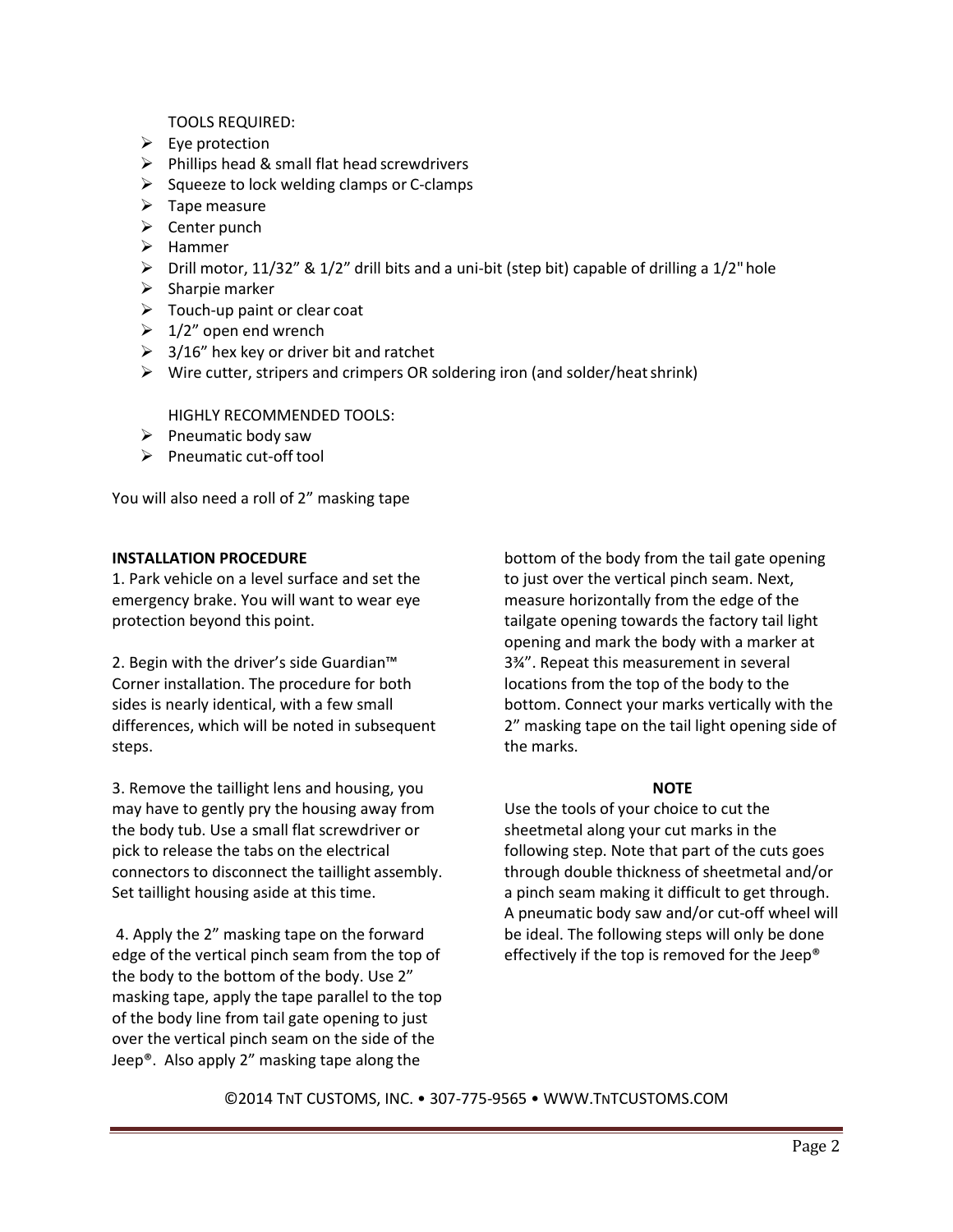#### **NOTE**

To perform the following step more effectively, you may find it easier if you mark the corners of the cuts, center punch and drill a ¼" hole in the corners to make the cuts easier.



5. Using the body saw or equivalent carefully cut along the inside edge of the 2" tape. Use a file or sander to smooth the edges of the cuts. Remove masking tape. It is important to remove any burrs or sharp edges which may snag, fray or cut electrical wires over time. Use touch up paint or clear-coat to seal the bare metal around the cut edge to protect it from rust in the future.

6. Note the shape of the body around the upper tail light mount – there is a raised area in the upper right corner where the factory tail light attached (for the driver's side – opposite for the passenger side). This raised area, along with the indented flange section, will have to be removed for proper fitment of the Guardian™ Corner. Use a fine-tip felt marker to outline the area to be removed, as shown below:



7. Cut out the marked areas to remove the factory raised sheet metal.



8. Place the driver's side Guardian™ Corner over the corner of the Jeep. The Guardian™ Corner will slip snugly over the fuel filler trim piece, helping to align the corner. Ensure that the distance between the top edge of the Guardian™ Corner and the top edge of the Jeep's tub is the same from front to back. When happy with the alignment securely clamp the Guardian™ Corner into place.